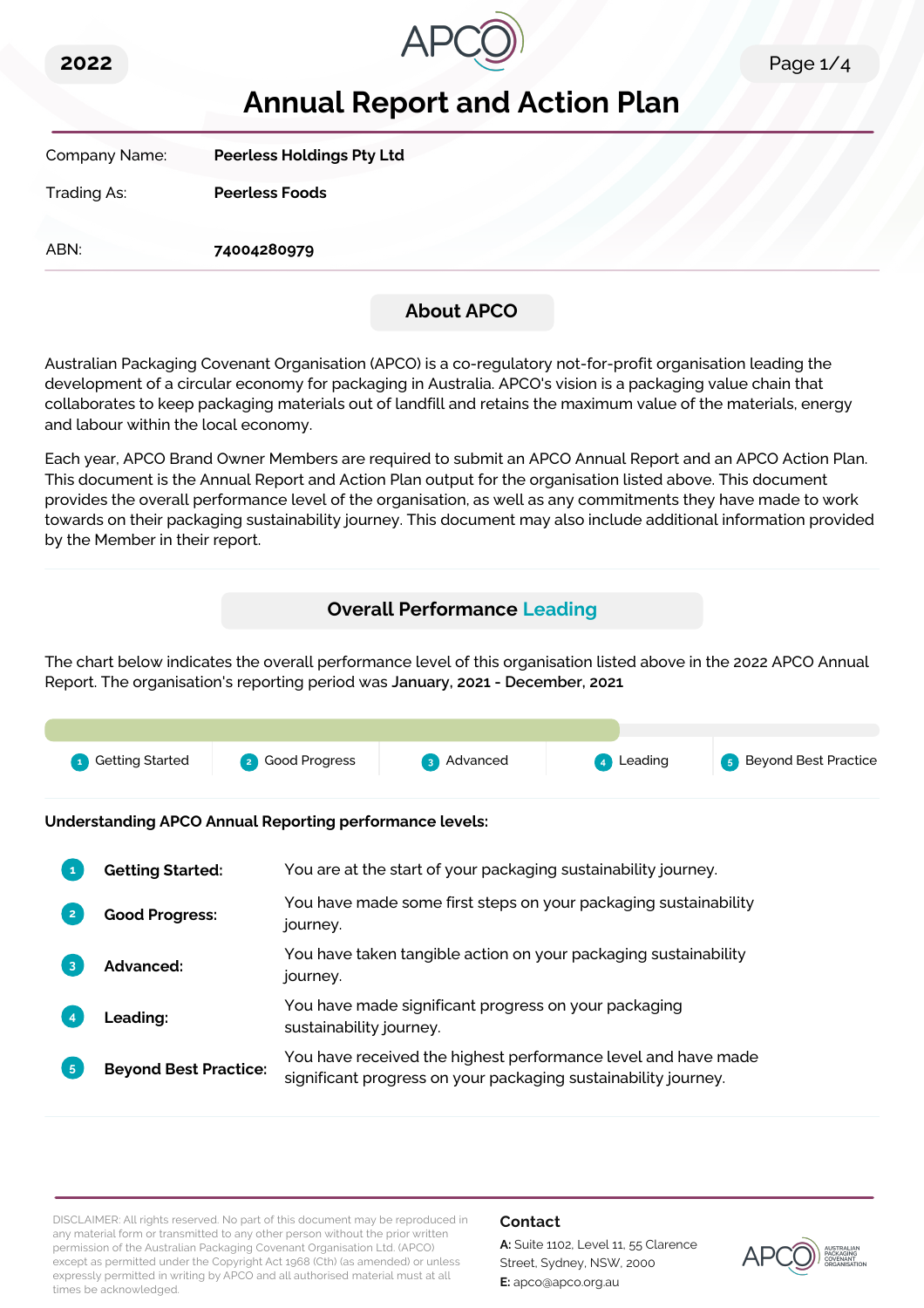

# **APCO Action Plan Commitments**

For each of the Packaging Sustainability Framework criteria listed below, a description is provided along with the commitments made by the organisation in their APCO Action Plan.

#### Criteria 1:

#### **Governance & Strategy:**

This criteria considers actions to integrate packaging sustainability into business strategies.

- Develop a strategy that includes goals (objectives) and targets for packaging sustainability that  $\bullet$ addresses the Sustainable Packaging Guidelines (SPGs) or equivalent.
- Include a commitment to achieving the 2025 National Packaging Targets in our strategy.
- Have our executive or board of directors review our strategy and have the strategy integrated within our business processes.
- Regularly communicate and promote packaging sustainability objectives and targets within our organisation.
- Regularly engage or communicate with our external stakeholders about the environmental impacts of our packaging.

#### Criteria 2:

#### **Design & Procurement:**

This criteria considers actions taken to ensure that sustainability principles are considered in the design or procurement of both new and existing packaging through use of the Sustainable Packaging Guidelines (SPGs).

- Review **100**% of our packaging against the Sustainable Packaging Guidelines (or equivalent).
	- Incorporate the Sustainable Packaging Guidelines (or equivalent) into procurement processes.
- Consider the following Sustainable Packaging Principles in our packaging reviews:
	- Design for recovery  $\circ$
	- Optimise material efficiency  $\circ$
	- Design to reduce product waste  $\circ$
	- $\circ$ Eliminate hazardous materials
	- Use recycled materials  $\circ$
	- Design to minimise litter  $\circ$
	- $\circ$ Design for transport efficiency
	- $\circ$ Design for accessibility
- **100**% of our packaging to be optimised for material efficiency.

#### Criteria 3: **Recycled Content:**

This criteria considers actions taken to increase or optimise the amount of recycled material used by your organisation.

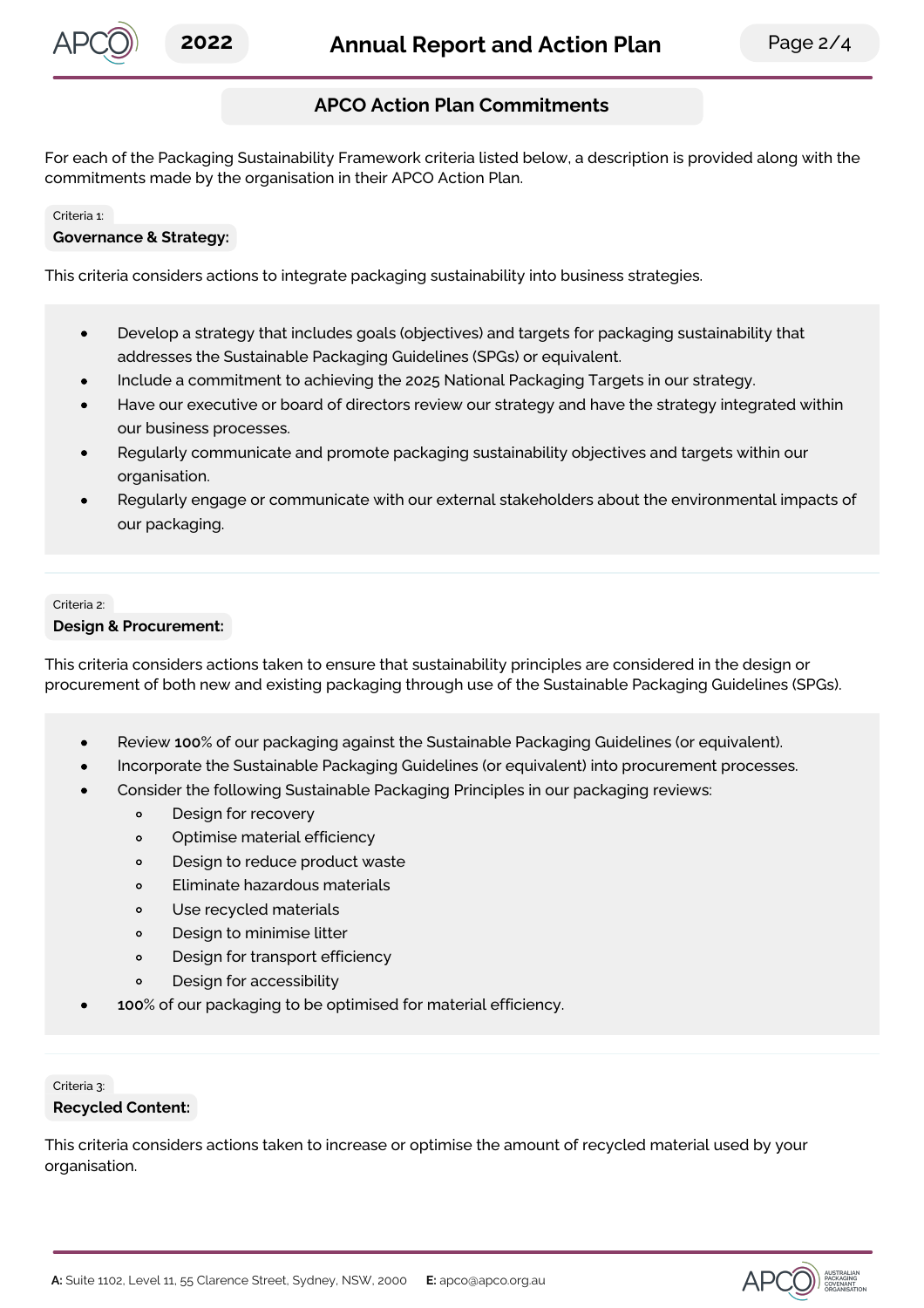

- Develop a policy or procedure to buy products and/or packaging made from recycled materials.
- Use recycled content in:
	- $\circ$ Secondary packaging that we use to sell our products
- **93**% of our packaging to be made using some level of recycled material

#### Criteria 4:

### **Recoverability:**

This criteria considers actions taken to improve the recovery of packaging at end-of-life and increase use of reusable packaging.

**97**% of our packaging to be designed to have all packaging components be recoverable at end-of-life.  $\bullet$ 

#### Criteria 5: **Disposal Labelling:**

This criteria considers the extent to which packaging has been labelled to help consumers determine what to do with packaging at end-of-life.

**84**% of our packaging to have on-pack labelling to inform correct disposal.

## Criteria 6:

### **On-site Waste:**

This criteria considers progress in increasing the amount of on-site solid waste being diverted from landfill.

- Have recycling programs for the following materials:
	- $\circ$ Paper/cardboard
	- $\circ$ Soft plastics
	- Metals  $\circ$
- Aim for **62**% of our on-site waste to be diverted from landfill.

#### Criteria 7:

### **Problematic Materials:**

This criteria considers the extent to which organisations are actively phasing out problematic and unnecessary single-use plastic packaging and preventing/reducing litter.

- Phase-out the following problematic and unnecessary single-use plastic items:
	- $\circ$ Lightweight plastic shopping bags
	- $\circ$ Fragmentable (e.g. oxo-degradable) plastics
	- Expanded polystyrene (EPS) packaging for food and beverage service or retail fresh produce  $\circ$